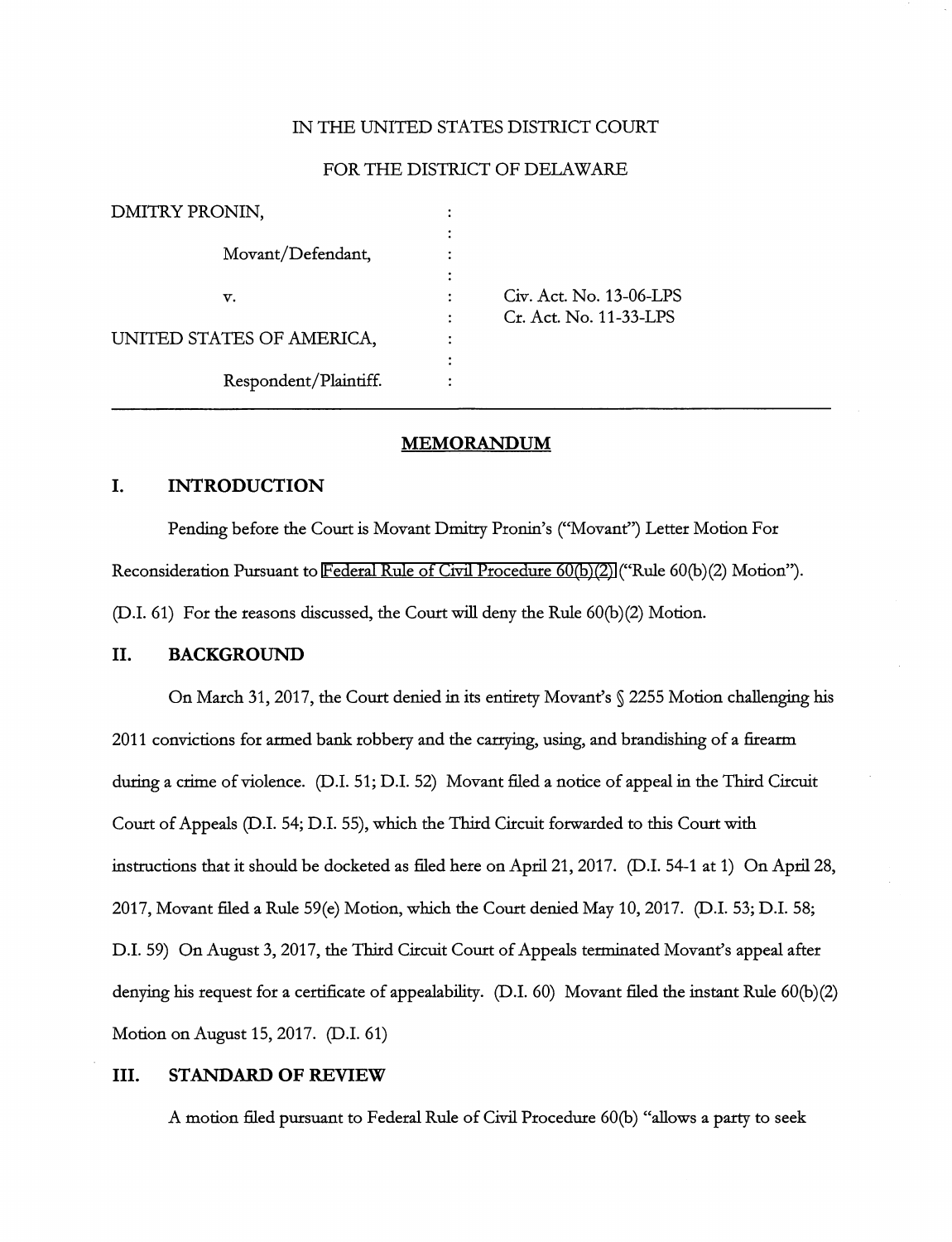relief fcom a final judgment, and request reopening of his case, under a limited set of circumstances including fraud, mistake, and newly discovered evidence." Gonzalez v. Crosby, [545 U.S. 524](http://www.google.com/search?q=545+u.s.524)[, 5](http://scholar.google.com/scholar?q=545+u.s.524&btnG=&hl=en&as_sdt=6)[28](http://www.google.com/search?q=528) (2005). Rule 60(b) motions are addressed to the sound discretion of the trial court, and are guided by accepted legal principles applied in light of all relevant circumstances. See Pierce Assoc. Inc. v. Nemours Found., [865 F.2d 530, 548](http://scholar.google.com/scholar?q=865+f.2d+530&btnG=&hl=en&as_sdt=6) (3d Cir. 1988). Pursuant to Rule 60(b)(2), a "court may relieve a party or its legal representative from a final judgment, order, or proceeding for ... newly discovered evidence that, with reasonable diligence, could not have been discovered in time to move for a new trial under Rule 59(b)." Fed. R. Civ. P.  $60(b)(2)$ .

#### IV. DISCUSSION

In his Rule 60(b)(2) Motion, Movant appears to allege that he requested the Third Circuit to issue "subpoena[s] duces tecum" requiring the following individuals to be deposed and/or produce certain records: the private attorney from Philadelphia who represented him during his criminal proceeding in this Court; the Assistant Federal Public Defender of Delaware ("Assistant PD of Delaware") who represented him during his criminal proceeding in this Court; the former aggravated homicide counsel from the Maryland Office of Public Defenders who witnessed a conversation in December 2011 among Movant, his private attorney from Philadelphia, and the Assistant PD of Delaware; and the Maryland attorney who represented him. (D.I. 61 at 2) Movant's Rule 60(b)(2) Motion appears to assert that these yet-to-be taken and/or yet-to-be provided depositions and records constitute newly discovered evidence warranting the Court's reconsideration of its denial of his § 2255 Motion, presumably because they support the argument in his § 2255 Motion that defense counsel provided ineffective assistance by failing to properly investigate and present his medical situation during sentencing. (D.I. 61 at 3)

The Court is not persuaded. First, Movant has not produced "newly discovered evidence"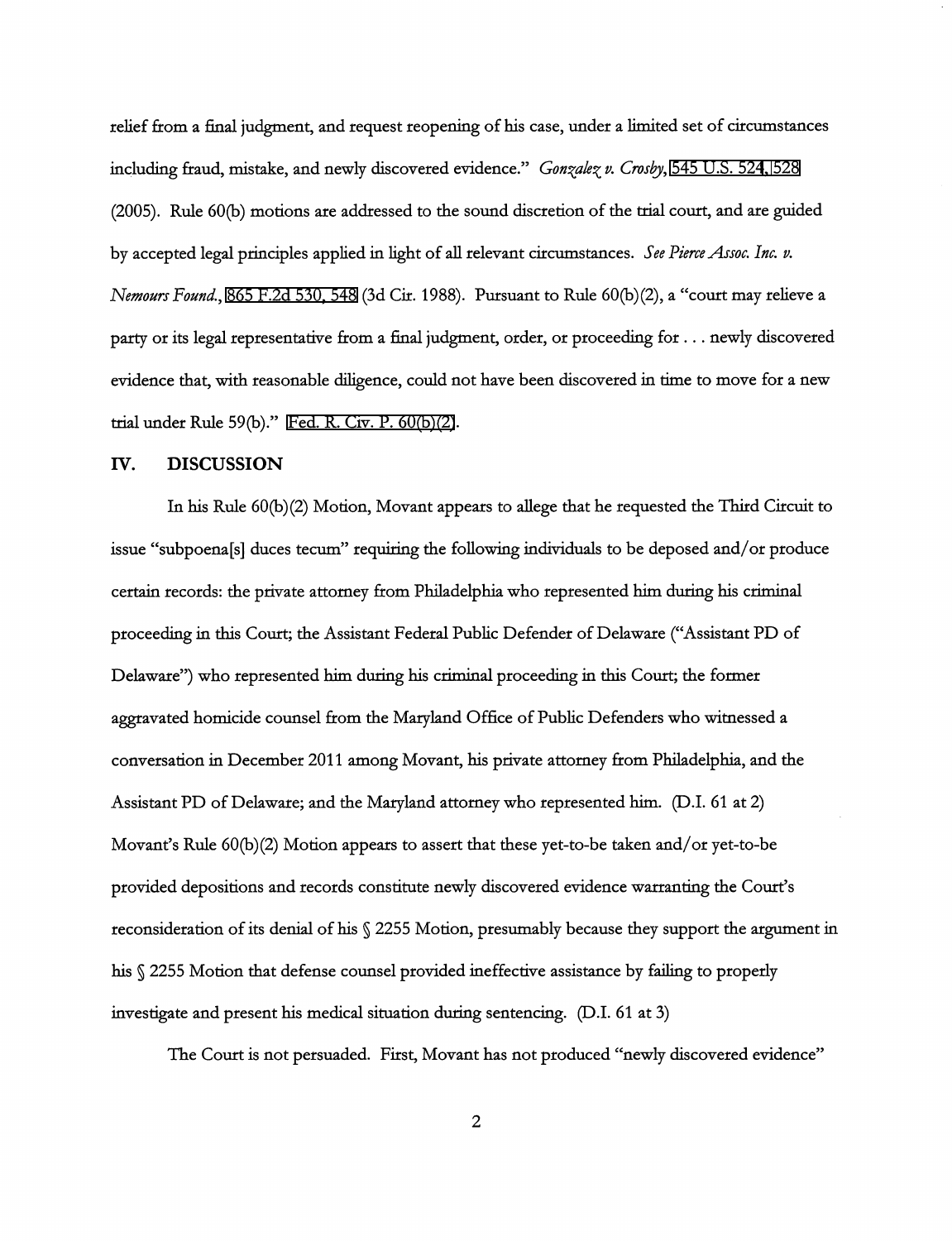in any form to this Court. Moreover, as stated in the Court's Memorandum and Opinion denying Movant's § 2255 Motion, the evidence of record does not support the conclusion that defense counsel performed deficiently in how he investigated and presented Movant's medical condition; while the record evidence does demonstrate that Movant was not prejudiced by defense counsel's actions. (D.L 51 at 5-7) Finally, when denying Movant's application for a certificate of appealability, the Third Circuit held that Movant did not make "a substantial showing that it is reasonably probable that he would have received a lesser sentence had the Russian medical report and formal report prepared by the examining psychologist been admitted into evidence at sentencing  $\dots$ , nor [did he make] a substantial showing that counsel coerced him into withdrawing his appeal." (D.I. 60 at 1) Given these circumstances, the Court concludes that the instant Rule 60(b)(2) Motion does not warrant reconsideration of the denial of Movant's § 2255 Motion.

## V. CONCLUSION

For the aforementioned reasons, the Court will deny the instant Rule 60(b)(2) Motion. The Court also declines to issue a certificate of appealability because Movant has failed to make a "substantial showing of the denial of a constitutional right." [28 U.S.C. § 2253\(c\)\(2\)](http://www.google.com/search?q=28+u.s.c.+2253(c)(2)); see also United States v. Eyer, [113 F.3d 470](http://scholar.google.com/scholar?q=113+f.3d+470&btnG=&hl=en&as_sdt=6) (3d Cir. 1997); 3d Cir. LAR 22.2 (2011). A separate Order will be entered.

February 14, 2022 HONORABLE LEONARD P. STARK Wilmington, Delaware UNITED STATES DISTRICT JUDGE